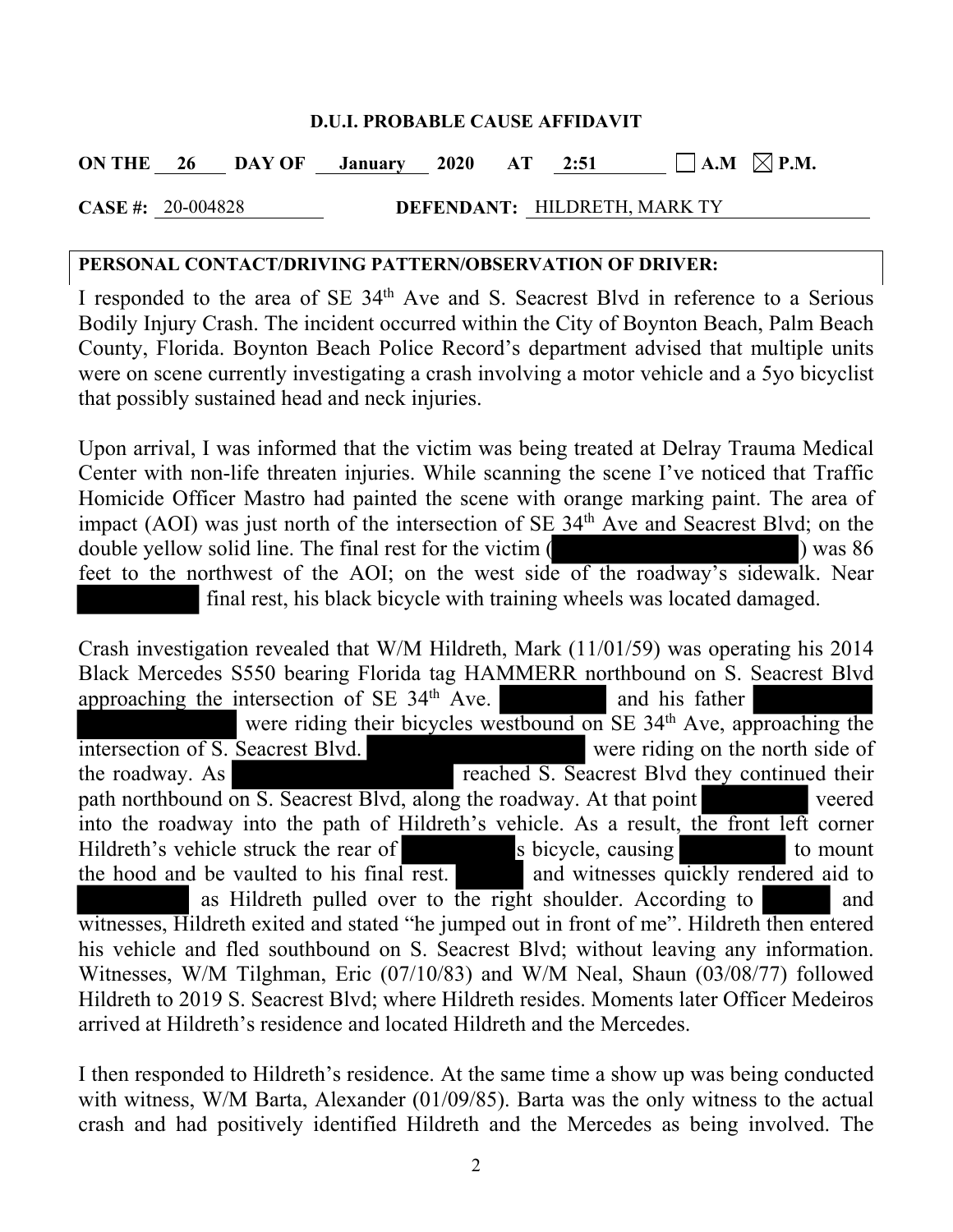Mercedes was parked directly in front of 2019 S. Seacrest Blvd and Hildreth was seated on the stairs in front of the residence.

I then spoke with Officer Medeiros, who advised that upon his arrival to 2019 S. Seacrest Blvd he was flagged down by Tilghman and Neal. Tilgham and Neal pointed out the Mercedes and the building that Hildreth had entered. Tilghman and Neal advised that they followed Hildreth to this location and observed him walk inside. Officer Medeiros advised seconds later Hildreth exited the building and was detained until further investigation. Officer Medeiros advised that Hildreth had made statements about being involved in the crash. Officer Medeiros advised that while speaking with Hildreth he noticed that his speech was slurred and that he staggered. Officer Medeiros advised Tilghman and Neal stated that numerous witnesses on scene were yelling at Hildreth to not leave but Hildreth left anyways.

I then made contact with Hildreth, who was still on the stairway. I introduced myself and advised the reason for my presence, which he stated that he understood. Due to the fact that we were near the Mercedes I went over the damages to the vehicle with Hildreth. The front left corner of the bumper had scratches and scraps. The left side of the hood had a dent and paint chips. There was also skin transfer on the hood. Hildreth confirmed that the damages observed were new damages. Hildreth vehicle's was dirt and had dust on it but was free from any dents/scratches/paint chips implying that Hildreth takes care of his vehicle. I then escorted Hildreth to the front of my fully marked patrol vehicle, where the incident was being video/audio recorded from my in-car system. Once in front of my vehicle Hildreth began to cry and stated "he drove out in front of me". Hildreth was very emotional. Before we continued I read Hildreth his Miranda Warnings, which he stated that he understood. Hildreth advised that he was driving down the road, a child drove out on a bicycle right in front of him and he had no time to react. Hildreth advised that he was coming from his girlfriend's residence and was en route to his residence. Hildreth advised that he did not see **at any time prior** to the crash. Hildreth advised that he then pulled over and got out. At which time began to yell at his for striking . Hildreth advised that he did know what to do therefore he left the scene. While speaking with Hildreth I detected the odor of an unknown alcoholic beverage emanating from his breath, which intensified as he spoke. Hildreth's pupils were smaller

than normal and he swayed and slurred his speech as he talked. At this point I advised Hildreth that I've concluded my crash investigation and was now conducting a criminal DUI investigation, which he stated that he understood. Due to the odor I asked Hildreth if he had consumed any type of alcoholic beverage today, which he stated no. Hildreth further advised that he was drinking last night and the odor I detect was from then. Hildreth advised that he takes medications to assist him to sleep and urinate. Based on my investigation at this point I requested Hildreth to submit to Series of Standardized Field Sobriety Task, which he refused. I then advised Hildreth of his Taylor Warnings, which he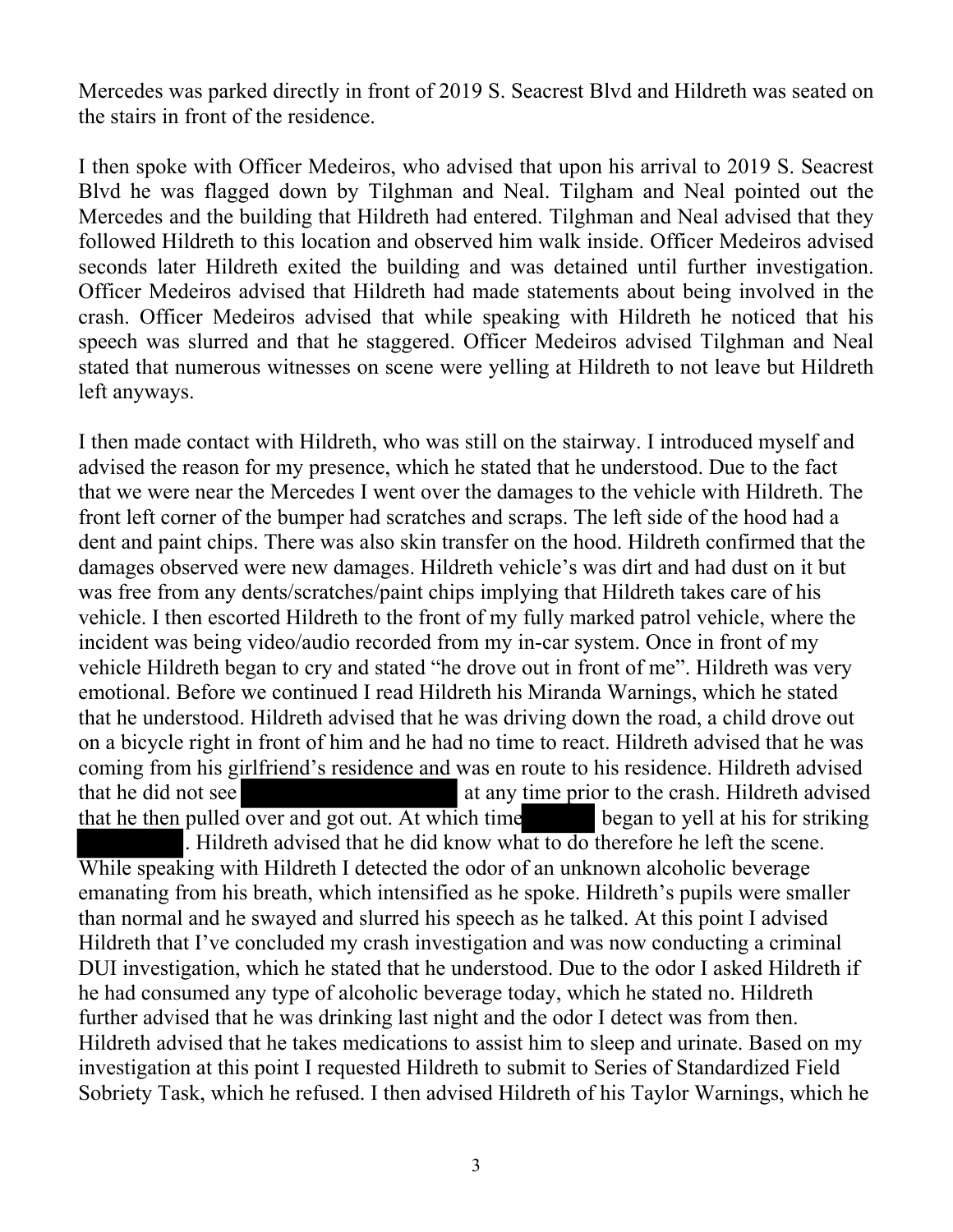advised that he understood. I then requested a second time which Hildreth refused again. At that time Hildreth was placed into custody under suspicion of DUI (D/L and Spaced).

## **HORIZONTAL GAZE NYSTAGMUS:**

Left eye does not follow smoothly  $\Box$  Right eye does not follow smoothly Left eye prior to 45 degrees Right eye prior to 45 degrees  $\Box$  Distinct jerking in left eye at  $\Box$  Distinct jerking in right eye at maximum deviation maximum deviation Vertical Nystagmus in left eye Vertical Nystagmus in right eye

**WALK AND TURN: REFUSED** 

**ONE LEG STAND: REFUSED** 

**FINGER TO NOSE:**  REFUSED

## **ROMBERG/ALPHABET:**  REFUSED

Hildreth was then placed in the back seat of my vehicle and transported to the Palm Beach County BAT facility. I arrived at the facility at 1657hrs, started my 20 minutes observations at 1704hrs and completed it at 1724hrs. Upon completion I requested Hildreth to provide a sample of his breath to determine the alcohol content, which he refused. I then advised Hildreth of Implied Consent, which he stated that he understood and refused again to provide a breath sample. I then re-read Hildreth his Miranda Warnings, which he stated that he understood. Hildreth refused to complete the Q & As.

THI Mastro's investigation revealed that Hildreth was traveling at speeds no less than 58mph in a 35mph speed zone. During the investigation s injuries were listed a road rash on his dorsal side and possible interior injuries.

Based on the above facts I've established Probable Cause to arrest with Hildreth 1F count of Leaving the Scene of an Accident with Injuries pursuant with F.S.S. 316.027.2 and DUI W/ Injuries pursuant with F.S.S. 316.193.3.C.1. Due to the fact that Hildreth was involved in crash he was transported to a local hospital for medical clearance and later TOT PBCJ.

Copy of the in-car video and crime scene photos were placed into the Boynton Beach Police Evidence Department. Incident was captured via BWC as well. Hildreth vehicle was removed from scene by Beck's Towing and held for criminal investigation.

Nothing further.